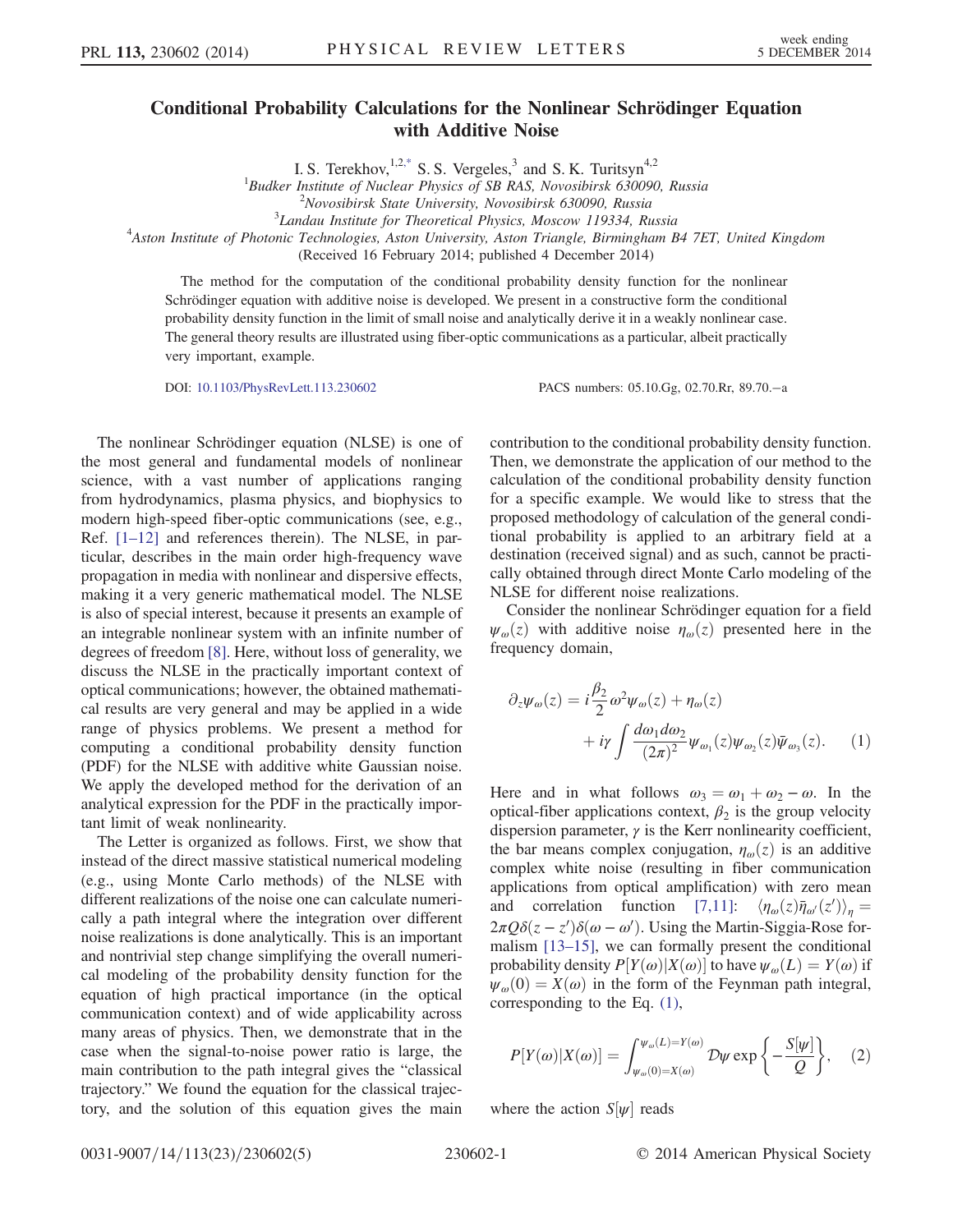$$
S[\psi] = \int_0^L dz \int \frac{d\omega}{2\pi} |\mathcal{L}^{(0)}[\psi] - V[\psi]|^2, \tag{3}
$$

$$
\mathcal{L}^{(0)}[\psi] = \partial_z \psi_{\omega}(z) - i \frac{\beta_2}{2} \omega^2 \psi_{\omega}(z), \tag{4}
$$

$$
V[\psi] = i\gamma \int \frac{d\omega_1 d\omega_2}{(2\pi)^2} \psi_{\omega_1}(z) \psi_{\omega_2}(z) \bar{\psi}_{\omega_3}(z), \qquad (5)
$$

with the measure  $\mathcal{D}\psi$  defined as

$$
\mathcal{D}\psi = \lim_{\substack{\delta \to 0 \\ M \to \infty}} \lim_{\substack{\Delta \to 0 \\ N \to \infty}} \left(\frac{\delta}{\Delta \pi Q}\right)^{NM} \prod_{j=1}^{M} \prod_{i=1}^{N} d\psi_{i,j};\qquad(6)
$$

<span id="page-1-0"></span>here,  $d\psi_{i,j} = d\text{Re}\{\psi_{i,j}\}d\text{Im}\{\psi_{i,j}\}\$ , and the first and second indices in the  $\psi_{i,j}$  enumerate the z and  $\omega$  coordinates, respectively, see below. Since the action  $S[\psi]$  is not a quadratic form in the functions  $\psi_{\omega}(z)$  and  $\bar{\psi}_{\omega}(z)$  the path integral (2) in a general case, cannot be  $\bar{\psi}_{\omega}(z)$ , the path integral [\(2\)](#page-0-1), in a general case, cannot be calculated analytically. Examples when the path integral for the PDF can be derived analytically include the case of zero dispersion,  $\beta_2 = 0$  [\[16\],](#page-4-5) and a specific constraint on the initial field to be a soliton [\[17,18\]](#page-4-6). However, the presentation of the PDF in the form of the integral [\(2\)](#page-0-1) is convenient for numerical computation and for using a perturbation theory. For the purpose of numerical calculations of the PDF, Eq. [\(2\)](#page-0-1) should be presented in a discrete form. Taking into account the causality principle, which in our case means that the function  $\psi_{\omega}(z)$  is affected only by the dynamics of  $\psi_{\omega}(z')$  in the preceding points of evolution at  $z' < z$ , we obtain we obtain

$$
P[Y(\omega)|X(\omega)] = \lim_{\substack{\delta \to 0 \\ M \to \infty}} \lim_{N \to \infty} \tilde{\Lambda} \int \left[ \prod_{j=1}^{M} \prod_{i=1}^{N-1} d\psi_{i,j} \right] \exp \left\{ -\frac{\Delta \delta}{Q} \sum_{i=1}^{N} \sum_{j=1}^{M} \left| \frac{\delta \psi_{i,j}}{\Delta} - i \frac{\beta_2}{2} \omega_j^2 \psi_{i-1,j} - V_{i-1,j} \right|^2 \right\}.
$$
 (7)

Here  $\tilde{\Lambda} = (\Delta \pi Q/\delta)^{-NM}$ ,  $\psi_{i,j} = \psi_{\omega_j}(z_i)$ ,  $\delta \psi_{i,j} = \psi_{i,j} - \frac{\Delta \tilde{\mu}}{N}$  $\psi_{i-1,i}, z_i = i\Delta, i = 0, 1, ..., N, z_N = L, \omega_i = \Omega_{\min} +$  $2\pi(j-1)\delta$ ,  $j=1,2,...,M$ ,  $\omega_M = \Omega_{\text{max}}$ ,  $W = \Omega_{\text{max}} - \Omega_{\text{min}}$ . In Eq. [\(7\)](#page-1-0) we took into account the boundary conditions  $\psi_{0,j} = X(\omega_j) = X_j$ ,  $\psi_{N,j} = Y(\omega_j) = Y_j$ . The conditional probability satisfies the standard condition  $\int \mathcal{D}YP[Y(\omega)|X(\omega)] = 1$ , where  $\mathcal{D}Y = \prod_{j=1}^{M} dY_j$  (see for details Eq.  $(13)$  in Ref.  $[15]$ ). Equation  $(7)$  is the first important result of our work. The  $2M(N - 1)$ -fold integral can be calculated numerically with the required accuracy using Monte Carlo methods, see, e.g., Ref. [\[19\].](#page-4-8) Therefore, Eq. [\(7\)](#page-1-0) provides a constructive way to compute the PDF for the NLSE in most general cases.

Moreover, the presentation [\(7\)](#page-1-0) allows us to develop the perturbation theory using a small nonlinearity parameter and derive an analytical expression for the conditional probability. To do so, let us introduce two dimensionless parameters,  $\tilde{\gamma} = \gamma P_{\text{ave}}L$  and  $\epsilon = QLW/(2\pi P_{\text{ave}})$  = 1/SNR, where  $P_{\text{ave}} = T_{\text{total}}^{-1} \int (d\omega/2\pi) |X(\omega)|^2$  is the aver-<br>age nower of the signal  $T_{\text{c}}$ , is the full time interval of a age power of the signal,  $T_{total}$  is the full time interval of a signal pattern, and  $W/(2\pi)$  is noise bandwidth [we imply that signal bandwidth is equal or less than  $W/(2\pi)$ . The dimensionless parameter  $\epsilon$  is nothing more than the inverse power signal-to-noise-ratio (SNR). The dimensionless parameter  $\tilde{\gamma}$  describes the effective nonlinearity. Later, we impose that  $\tilde{\gamma} \ll 1$  and develop the perturbation theory in the parameter  $\tilde{\gamma}$  for different values of  $\epsilon$ . In the case  $\tilde{\gamma}/\epsilon \ll 1$  we can expand the exponential function in Eq. [\(2\)](#page-0-1). When the parameter  $\tilde{\gamma} \ll 1$  and  $\tilde{\gamma}/\epsilon \sim 1$ , or even  $\tilde{\gamma}/\epsilon \gg 1$ , we use a method similar to that developed in quantum mechanics for finding the classical trajectory of the particle.

Let us start the consideration from the case  $\tilde{\gamma}/\epsilon \ll 1$ . Using standard methods of quantum field theory, see Refs. [\[13,20\]](#page-4-4), we expand the exponent in Eq. [\(2\)](#page-0-1) at small γ. After that the function  $P[Y(\omega)]X(\omega)]$  can be represented<br>as a series in *γ* as a series in  $\gamma$ ,

$$
P[Y(\omega)|X(\omega)] = \sum_{n=0}^{\infty} \frac{\gamma^n}{n!} P_{(\gamma)}^{(n)} [Y(\omega)|X(\omega)]. \tag{8}
$$

In zero order in  $\gamma$  we obtain an effective Gaussian channel approximation (see Ref. [\[15\]](#page-4-7)),

$$
P_{(\gamma)}^{(0)}[Y(\omega)|X(\omega)] = \Lambda \exp\left\{-\frac{1}{QL} \int \frac{d\omega}{2\pi} |B(\omega)|^2\right\},\qquad(9)
$$

where  $\Lambda$  is the normalization constant,  $\Lambda = P_{(y)}^{(0)}[0]0$  $(\pi QL/\delta)^{-M}$ , and  $B(\omega) = Y(\omega)e^{-i\beta_2\omega^2L/2} - X(\omega)$ . The<br>function  $B(\omega)$  is proportional to the difference of the function  $B(\omega)$  is proportional to the difference of the  $Y(\omega)$  and the solution  $\psi_{\omega}^{(0)}(L)$  of Eq. [\(1\)](#page-0-0) with  $\gamma = 0$ ,<br>  $n = 0$  and the boundary condition  $\psi_{\omega}(0) = Y(\omega)$ .  $\eta = 0$ , and the boundary condition  $\psi_{\omega}(0) = X(\omega)$ ; therefore,  $P_{(y)}^{(0)}[Y(\omega)|X(\omega)]$  is the Gaussian distribution of functions around  $\psi_{\omega}^{(0)}(L)$  in functional space. It is easy to see that  $P_{(\gamma)}^{(0)}[Y(\omega)|X(\omega)]$  is normalized as  $\int \mathcal{D}YP^{(0)}_{(\gamma)}[Y(\omega)|X(\omega)] = 1$ . This means that all corrections in  $\gamma$  are normalized here to satisfy the condition  $\int \mathcal{D}YP_{(y)}^{(n\neq0)}[Y(\omega)|X(\omega)]=0.$ <br>The higher ender correction

The higher-order corrections in  $\gamma$  can be calculated in any order from Eq. [\(7\)](#page-1-0) (see the Supplemental Material [14] for details). As an example, we write down here the first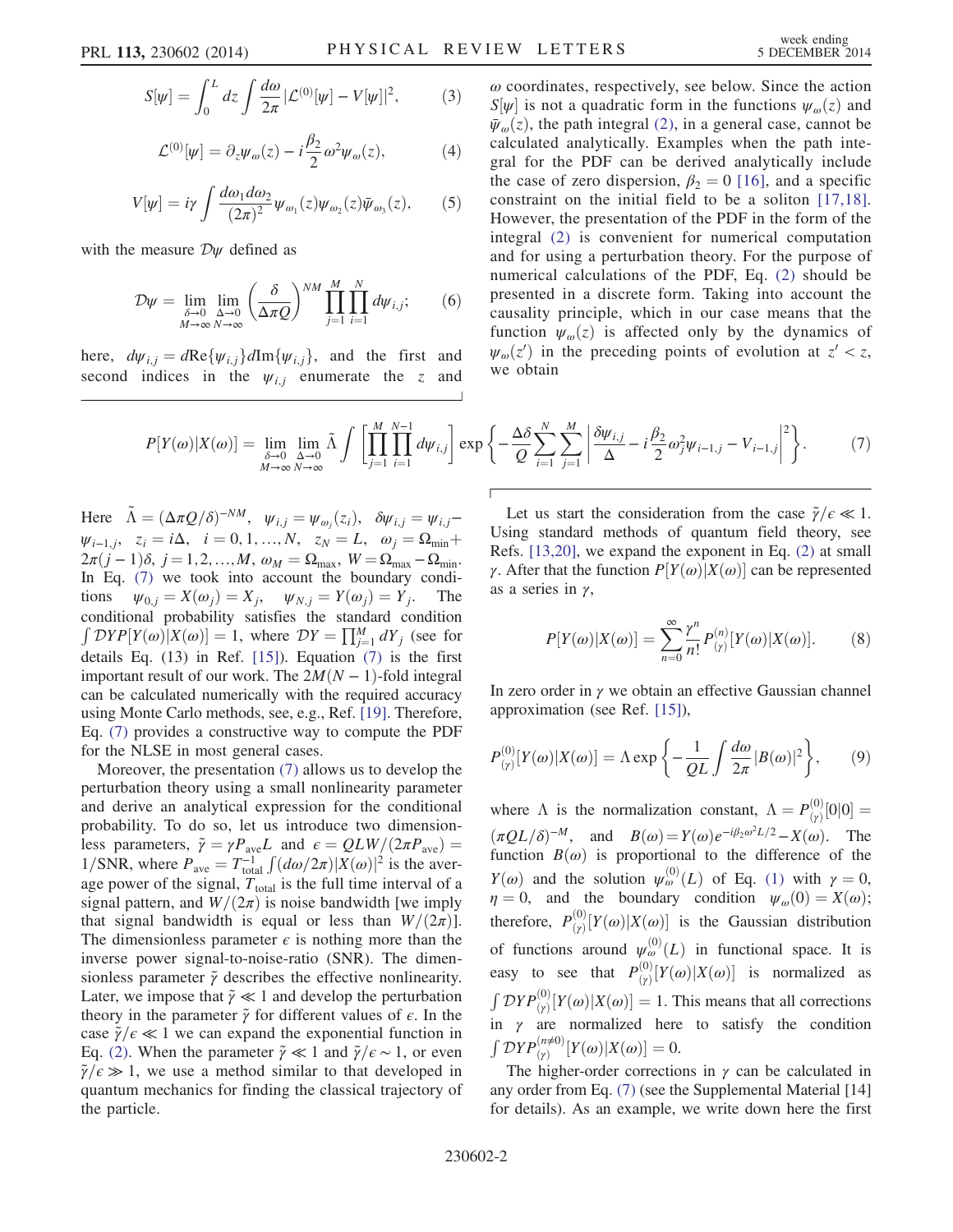<span id="page-2-2"></span>order correction  $P_{(y)}^{(1)}[Y(\omega)|X(\omega)]$ . Using the procedure described in the Supplemental Material [14] we obtain

$$
P_{(\gamma)}^{(1)}[Y(\omega)|X(\omega)] = P_{(\gamma)}^{(0)}[Y(\omega)|X(\omega)]\text{Im}\left\{\frac{WL}{3\pi}\int\frac{d\omega}{2\pi}\right\}
$$

$$
\times e^{-i\beta_2\omega^2L/2}Y(\omega)\bar{X}(\omega) + G\left\},\qquad(10)
$$

$$
G = \frac{2}{Q} \int_0^L \frac{dz}{L} \int \frac{d\omega d\omega_1 d\omega_2}{(2\pi)^3} e^{\mu z} B(\omega) \bar{\lambda}_{\omega_1}(z) \bar{\lambda}_{\omega_2}(z) \lambda_{\omega_3}(z),
$$
  

$$
\lambda_{\omega}(z) = X(\omega) + zB(\omega)/L.
$$
 (11)

Here  $\mu = i\beta_2(\omega - \omega_1)(\omega - \omega_2)L$ . The result contains two different terms: the first one is proportional to the bandwidth  $W$  and does not involve the parameter  $Q$ , the other one (function  $G$ ) has  $Q$  in the denominator. Therefore, in this limit (small  $\gamma$ ) of the perturbation theory the noise parameter  $Q$  is assumed to be not too small. In physical terms this is the limit of a weakly nonlinear and highly noisy system.

In the different and practically important limit of small  $\epsilon$ or Q (large SNR) the conditional probability can be computed using a method similar to the one used to calculate the classical trajectory in quantum mechanics [\[21\]](#page-4-9). In simple terms, this corresponds to finding the solution without the noise term and making a functional expansion around this solution due to the small noise (high signal-to-noise ratio). In the case under consideration we can use Laplace's method, see, e.g., Ref. [\[22\].](#page-4-10) The main contribution to the path integral in Eq. [\(2\)](#page-0-1) gives the region

around the trajectory where the action  $S[\psi]$  reaches the minimum I et S approach the minimum at the trajectory minimum. Let S approach the minimum at the trajectory  $\Psi_{\omega}(z)$ ; Eq. [\(2\)](#page-0-1) can be rewritten in the following form:

$$
P[Y(\omega)|X(\omega)] = e^{-S[\Psi_{\omega}(z)]/Q}
$$
  
\$\times \int\_{\tilde{\Psi}\_{\omega}(0)=0}^{\tilde{\Psi}\_{\omega}(L)=0} \mathcal{D}\tilde{\psi}e^{-\{S[\Psi\_{\omega}(z)+\tilde{\psi}\_{\omega}(z)]-S[\Psi\_{\omega}(z)]\}/Q}\$. (12)\$

The explicit form of the path integral is shown in Ref. [\[15\]](#page-4-7). Thus, the problem of calculation of the conditional probability reduces to finding the function  $\Psi_{\omega}(z)$  and calculation of the path integral with zero boundary conditions. We would like to emphasize once more the important difference of the proposed approach and the direct Monte Carlo modeling of the NLSE with different realizations of noise. In the path-integral method we can constructively compute the probability density function for an arbitrary received signal  $Y(\omega)$ , even for a PDF with very rare events, while in the direct modeling of the NLSE it might be practically impossible to find trajectories with low probability that still can be important for system performance. Now we calculate the conditional probability in leading orders in Q.

To calculate the path integral we expand the expression in the exponent in the path integral at small  $\tilde{\psi}$  to the series in  $\tilde{\psi}$ . Since S reaches the minimum at  $\Psi_{\omega}(z)$ , the series starts from second order in  $\tilde{\psi}$ . To calculate the path integral in leading order in  $Q$  we keep terms only in the main order in  $\tilde{\psi}$  in the series. Then, we calculate the integral using the perturbation theory in  $\gamma$  developed in Ref. [\[15\],](#page-4-7) and obtain the result in leading and next-to-leading order in  $\gamma$ ,

$$
P[Y(\omega)|X(\omega)] \approx \Lambda e^{-S[\Psi_{\omega}(z)]/Q} \left(1 + \frac{2\gamma W}{\pi} \mathrm{Im} \left\{ \int_0^L dz \frac{z(L-z)}{L} \int \frac{d\omega}{2\pi} \mathcal{L}^{(0)}[\Psi_{\omega}(z)] \bar{\Psi}_{\omega}(z) \right\} \right). \tag{13}
$$

<span id="page-2-0"></span>It is seen that in order to calculate  $P[Y(\omega)|X(\omega)]$  we first have to determine the function  $\Psi_{\omega}(z)$  (classical trajectory). The action approaches the minimum at  $\Psi(z)$ ; therefore  $\delta S[\Psi] = 0$  where  $\delta S$  is a variation of action approaches the minimum at  $\Psi_{\omega}(z)$ ; therefore,  $\delta S[\Psi] = 0$ , where  $\delta S$  is a variation of S. This last equation leads to the following equation for  $\Psi(z)$  (analogue of a classical trajectory): following equation for  $\Psi_{\omega}(z)$  (analogue of a classical trajectory):

$$
\left(\partial_z - i\frac{\beta_2\omega^2}{2}\right)^2\Psi_{\omega}(z) - i\gamma \int \frac{d\omega_1 d\omega_2}{(2\pi)^2} \left\{4\Psi_{\omega_2}(z)\bar{\Psi}_{\omega_3}(z)\left[\left(\partial_z - i\frac{\beta_2\omega_1^2}{2}\right)\Psi_{\omega_1}(z)\right] - \frac{\mu}{L}\Psi_{\omega_1}(z)\Psi_{\omega_2}(z)\bar{\Psi}_{\omega_3}(z)\right\}
$$

$$
-3\gamma^2 \int \frac{d\omega_1 d\omega_2 d\omega_4 d\omega_5 d\omega_6}{(2\pi)^4} \delta(\omega_1 + \omega_2 + \omega_4 - \omega_5 - \omega_6 - \omega)\Psi_{\omega_1}(z)\Psi_{\omega_2}(z)\Psi_{\omega_4}(z)\bar{\Psi}_{\omega_5}(z)\bar{\Psi}_{\omega_6}(z) = 0, \tag{14}
$$

with the boundary conditions  $\Psi_{\omega}(0) = X(\omega)$ ,  $\Psi_{\omega}(L) = Y(\omega)$ . Equation [\(14\)](#page-2-0) can be written in the time domain, see Ref. [\[15\]](#page-4-7).

<span id="page-2-1"></span>Calculating the action  $S[\Psi_{\omega}(z)]$  up to first order in  $\gamma$  yields (see for details the Supplemental Material [\[15\]\)](#page-4-7)

$$
P[Y(\omega)|X(\omega)] \approx P_{(\gamma)}^{(0)}[Y(\omega)|X(\omega)]e^{\gamma \text{Im}\{G\}}\left(1 + \frac{\gamma WL}{3\pi} \text{Im}\left\{\int \frac{d\omega}{2\pi} e^{-i\beta_2 \omega^2 L/2} Y(\omega)\bar{X}(\omega)\right\}\right).
$$
 (15)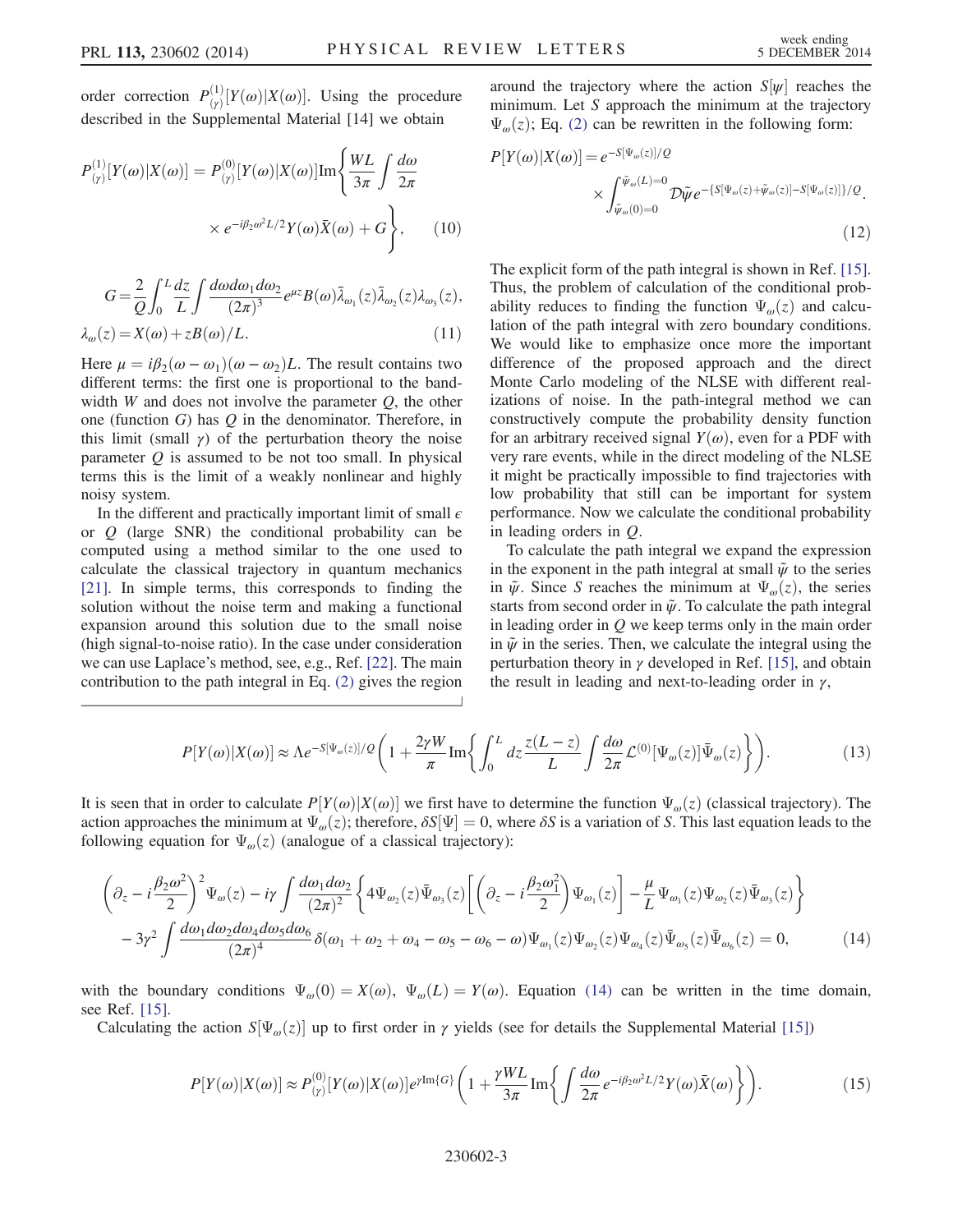Note that the exponent  $e^{\gamma \text{Im}{G}}$  cannot be expanded at small  $\gamma$  in the general case, since we have assumed here that the parameter  $\epsilon \ll 1$ . However, when  $\tilde{\gamma}/\epsilon \ll 1$  the result [\(15\)](#page-2-1) coincides with  $P_{(y)}^{(0)}[Y(\omega)|X(\omega)] + \gamma P_{(y)}^{(1)}[Y(\omega)|X(\omega)]$ , as it should. Equation [\(15\)](#page-2-1) is the NLSE channel PDF in the limit of small  $Q$  in leading order in  $\gamma$ .

Now, we illustrate the application of the derived general PDF (valid for arbitrary input  $X$ ), considering some particular choices of initial signal. Let the signal in the time domain have the form

$$
X(t) = \sum_{k=-N}^{N} c_k F(t - kT), \quad F(t) = \alpha e^{-t^2/2\tau^2}, \quad (16)
$$

where  $N \gg 1$  is the number of pulses in the information pattern,  $c_k = e^{\phi_k}$ , where  $\phi_k$  is a value that is randomly chosen from  $\{0, i\pi/2, i\pi, -i\pi/2\}$ ,  $F(t)$  is the waveform of the carrier pulse,  $T$  is the time interval between pulses (baud rate), and  $\tau$  is a parameter related to the pulse width; we assume here that  $\tau \ll T$ . The constant  $\alpha$  defines the signal average power  $P_{\text{ave}} = T^{-1} \int_{-\infty}^{\infty} F^2(t) dt = \alpha^2 \tau \sqrt{\pi}/T$ .<br>In the frequency domain the initial signal is presented as In the frequency domain the initial signal is presented as

<span id="page-3-1"></span>
$$
X(\omega) = \sqrt{2\pi}\alpha\tau e^{-\omega^2\tau^2/2} \sum_{k=-N}^{N} c_k e^{i\omega kT}.
$$
 (17)

<span id="page-3-0"></span>Consider PDF distributions of  $c_k$  assuming that the received signal  $Y(\omega)$  can be approximated as

$$
Y(\omega) = \left\{ X(\omega) + \sqrt{2\pi} \alpha \tau e^{-\omega^2 \tau^2/2} \sum_{k=-N}^{N} \rho_k e^{i\phi_k} e^{i\omega kT} + i\gamma L \phi_{\rm nl}(X(\omega)) \right\} e^{i\beta_2 \omega^2 L/2}, \tag{18}
$$

where the average nonlinear phase shift (rotation of the phase, same to all pulses) is

$$
\phi_{\rm nl}(X(\omega)) = \int \frac{d\omega_1 d\omega_2}{(2\pi)^2} X(\omega_1) X(\omega_2) \bar{X}(\omega_3) \frac{1 - e^{-\mu}}{\mu}.
$$
\n(19)

This choice of  $Y(\omega)$  implies that all coefficients  $c_k$  are changed to  $\tilde{c}_k = c_k + \rho_k e^{i\phi_k}$ , which corresponds to corruption of the signal constellation points by noise and (weak) nonlinear effects. For the sake of clarity in this methodological Letter we imply that pulses do not broaden large ( $|\beta L/\tau| \ll T$ ). Then, we can use property (46) of Ref. [\[15\]](#page-4-7) for the conditional probability. The substitution of Eqs. [\(18\)](#page-3-0) and [\(17\)](#page-3-1) into Eq. [\(15\)](#page-2-1) yields the following conditional probability:

<span id="page-3-2"></span>
$$
P[Y(\omega)|X(\omega)] \approx \prod_{k=-N}^{N} P_k,
$$
\n(20)

$$
P_k = \Lambda^{1/(2N+1)} \exp\left\{-\frac{P_{\text{ave}}T}{QL} \rho_k^2\right\}
$$

$$
\times \left(1 + \frac{\gamma WTLP_{\text{ave}}}{3\pi} \rho_k \sin(\tilde{\phi}_k - \phi_k)\right). \tag{21}
$$

One can see that the conditional probability of the whole signal pattern is the product of conditional probabilities for each pulse as it should be for noninterfering signals. Of course, the general PDFs derived above do include pulseto-pulse interference that can be accounted for perturbatively. Since  $\tilde{\gamma} \ll 1$ ,  $P_k$  is the slightly deformed Gaussian distribution. Of course, the result [\(20\)](#page-3-2) is formally written with excessive accuracy and should be used only in the first order of the parameter  $\tilde{\gamma} \ll 1$ ,

$$
P[Y(\omega)|X(\omega)] \approx \Lambda \exp\left\{-\frac{P_{\text{ave}}T}{QL} \sum_{k=-N}^{N} \rho_k^2\right\}
$$

$$
\times \left(1 + \frac{\gamma W T L P_{\text{ave}}}{3\pi} \sum_{k=-N}^{N} \rho_k \sin(\tilde{\phi}_k - \phi_k)\right). \tag{22}
$$

Note that we already took into account the overall phase shift  $\phi_{nl}(X(\omega))$  in  $Y(\omega)$ , see Eq. [\(18\)](#page-3-0). We would like to stress that Eq. [\(20\),](#page-3-2) of course, is just a particular example of using the general formulas for the NLSE PDF derived above. In the general case, one can use either the PDF [Eq. [\(7\)\]](#page-1-0) for numerical analysis with an arbitrary input signal or expressions [\(10\)](#page-2-2) and [\(15\)](#page-2-1) for simplified numerical or analytical analysis in practically important limits.

In conclusion, we have introduced a constructive method for numerical computation of the conditional probability for the nonlinear Schrödinger equation through multidimensional integrals. We have developed an analytical method for the conditional probability calculation for nonlinear noisy fiber optic communication channels in the case of weak nonlinearity and the arbitrary parameter  $\epsilon = 1/\text{SNR}$ , which is the inverse signal-to-noise power ratio. In the limit  $\epsilon \sim 1$  we derived an equation for calculating the conditional probability using the perturbation theory in  $\gamma$ . In the limit  $\epsilon \ll 1$  we have derived the classical trajectory and developed a method similar to finding the quantum corrections to the classical trajectory in quantum mechanics. The path-integral method allows one to constructively compute PDFs for any received signal  $Y(\omega)$ , even corresponding to very rare events, while in the direct modeling of the NLSE it might be practically impossible to find trajectories with such low probability. We believe that our results might find various applications ranging from statistical physics [\[23](#page-4-11)–25] to high capacity optical communications [\[11,26\]](#page-4-12). The approach provides a platform for optimization over initial signal distributions that is of critical importance for computation of the Shannon capacity of communication channels.